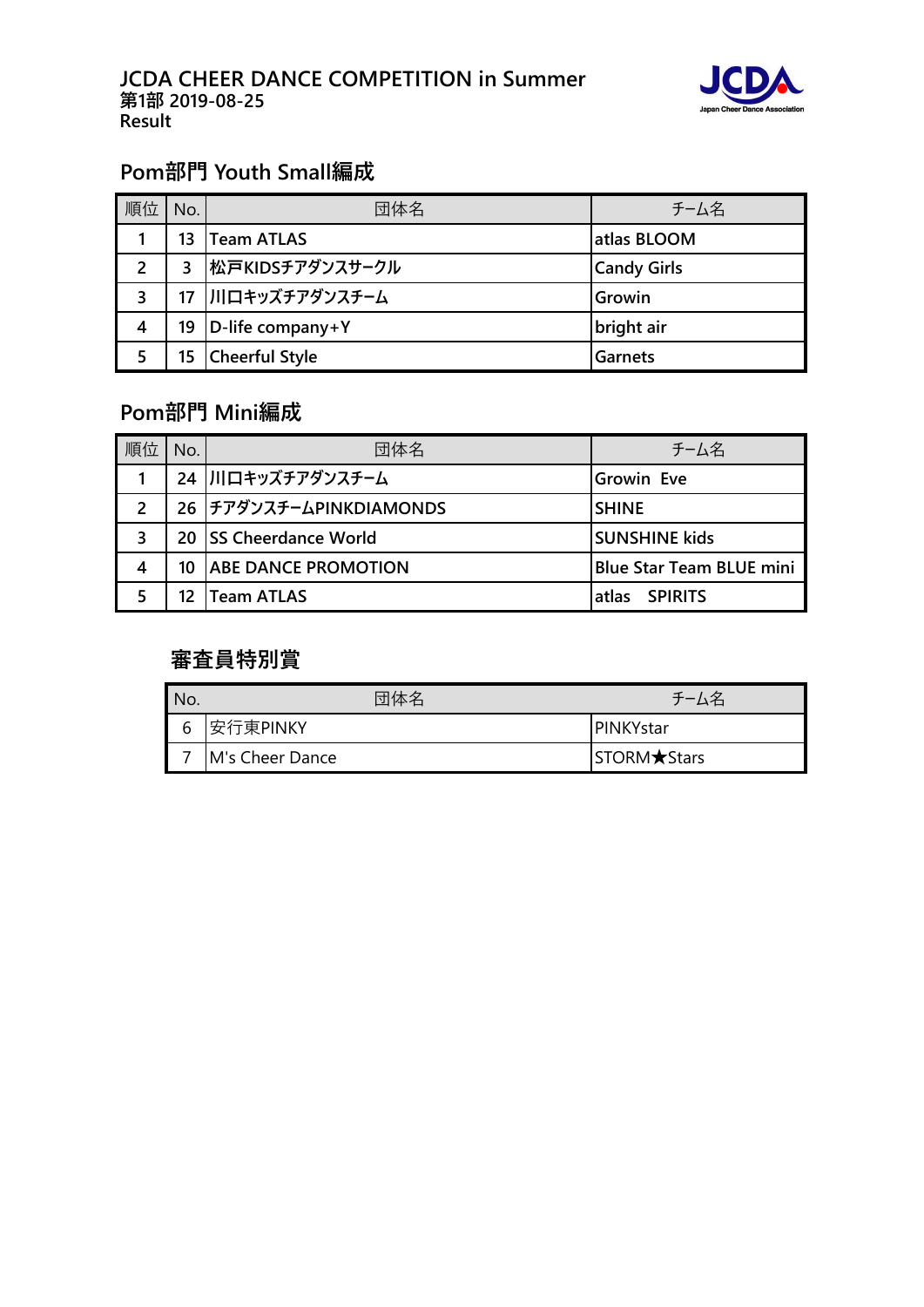#### **JCDA CHEER DANCE COMPETITION in Summer 第2部 2019-08-25 Result**



## **Hip Hop部門 一般編成**

| 順位 | No. | 体         | ∽             |
|----|-----|-----------|---------------|
|    |     | 23 Hearts | <b>Hearts</b> |

#### **Open部門 中学生編成**

| 順位 | No. | 団体名                   | チーム名                |
|----|-----|-----------------------|---------------------|
|    |     | 2 川口キッズチアダンスチ-ム       | IODYS               |
|    | 6   | <b>DownTown</b> ★Kids | Sparkles $\bigstar$ |
|    |     | Dance Club Luce       | Jasmine☆Luce        |

# **Pom部門 NoviceMini編成**

| No. | 団体名                    | チーム名                     |
|-----|------------------------|--------------------------|
|     | 松戸KIDSチアダンスサークル        | Candy Girls mini prep    |
|     | 3 SSC光が丘チアダンスチーム       | <b>ILuna POP</b> $\chi$  |
|     | 15 SS Cheerdance World | <b>ISUNSHINE lilkids</b> |

## **Pom部門 NoviceYouth編成**

| 順位 | 団体名                      | チーム名                       |
|----|--------------------------|----------------------------|
|    | 21   Tiny Boppers        | Tiny Boppers avance        |
|    | <b>19   SPARK ANGELS</b> | <b>SPARK ANGELS Shine☆</b> |
|    | 17 セブンカルチャークラブ伊勢原        | <b>REVIOUS</b>             |

#### **Pom部門 中学生 Large編成**

| 順位 | 団体名                             | チーム名                        |
|----|---------------------------------|-----------------------------|
|    | 16 チアダンスチームPINKDIAMONDS         | IGLANZ                      |
|    | 10 メガロス柏                        | <b>IMARBLE</b>              |
|    | <b>26   ABE DANCE PROMOTION</b> | <b>IBlue Star Team STAR</b> |

#### **審査員特別賞**

| No. | 団体名                    | チーム名                     |
|-----|------------------------|--------------------------|
|     | 13 ABE DANCE PROMOTION | Blue Star Team AQUA mini |
|     | ┃ 14 フローレ八王子スポーツクラブ    | Shiny☆Jade               |